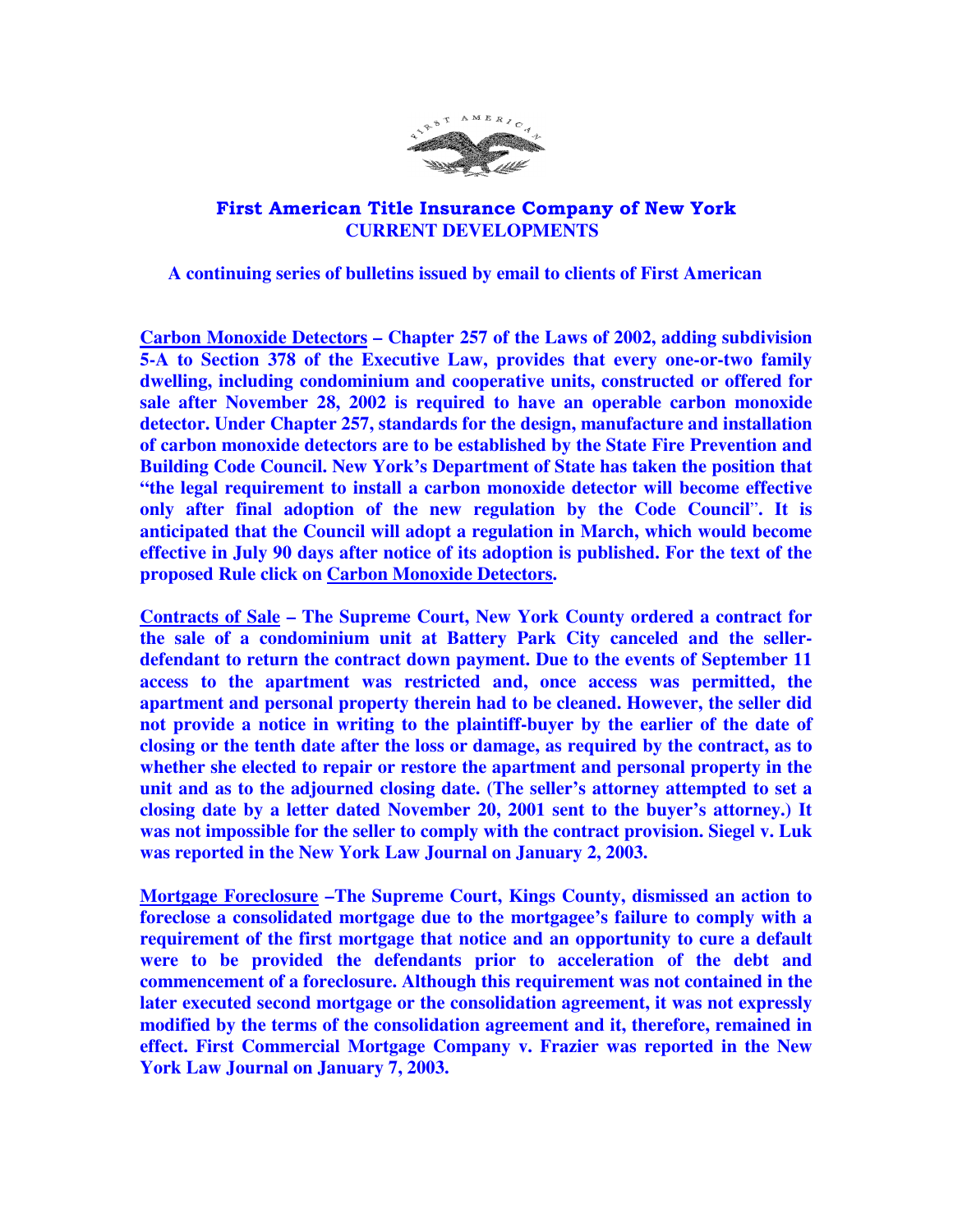**Mortgage Recording Tax – In an Advisory Opinion regarding the Hunters Point (Queens West) Waterfront Development Use Improvement Project, the Technical Services Division of the New York State Department of Taxation and Finance has taken the position that a mortgage made to either the New York State Development Corporation dba Empire State Development Corporation or its subsidiary, the Queens West Development Corporation ("QWDC"), as mortgagee (whether as trustee, agent, nominee or otherwise), or as a co-mortgagee with a private entity, is exempt from mortgage recording tax so long as the UDC or the QWDC presents the mortgage for recording, notwithstanding that the mortgage will be funded by private entities to which it is assigned. In addition, so long as the mortgage continues to secure the same principal indebtedness, the recording of any supplemental instrument will be exempt from mortgage recording tax. Advisory Opinion TSB-A-02(6)R (Petition No. M021025A), issued December 13, 2002, is on the WEB at http://www.tax.state.ny.us/pdf/Advisory\_Opinions/Mortgage/A02\_6r.pdf.** 

**Party Walls – Two buildings in lower Manhattan share a party wall under an agreement executed in 1868, which provided that each adjoining owner could use the wall for the support of his or her building. The buildings are now of differing elevations due to the demolition of the plaintiff's building above the second story years ago following a fire, leaving exposed the upper northerly face of the part of the party wall which is on the plaintiff's property. The issue presented was whether the defendant-adjoining owner has a right to exercise any control over that exposed northerly face of the party wall. The Appellate Division, First Department, held that the defendant has no rights beyond having an easement for the support of her own building. The defendant's use of the plaintiff's wall space for advertising is a trespass as a matter of law and the defendant was permanently enjoined from using, and authorizing others to use, for the display of advertisements, any part of the party wall that is on the plaintiff's side of the property line. In addition, the plaintiff was held to be entitled to all licensing fees the defendant received from the company that posted advertising on that wall space. Sakele Brothers LLC v. Safdie was reported in the New York Law Journal on December 30, 2002.** 

**Property Condition Disclosure Act – An action was commenced by the buyers of residential property in Staten Island claiming that they closed their purchase in reliance on a Disclosure Statement that inaccurately reported the condition of a swimming pool and deck. The Disclosure Statement, required by the Property Condition Disclosure Act (Real Property Law Section 462), effective March 1, 2002, applies to the sale of real property improved by a one-to-four family dwelling used or occupied, or intended to be used or occupied, in whole or in part, as the home or residence of one or more persons. The Civil Court, Richmond County, dismissed the case on the grounds that no cause of action is created by the Act; the only remedy is to provide for a credit of \$500 at closing if the seller does not provide a Disclosure Statement. There is no remedy under the Act if it is established that a seller does not disclose facts about which it has actual knowledge. The Court further held that any information contained in the Disclosure Statement merges into the contract of sale and into the deed at closing. Since the plaintiffs were unable to prove that the**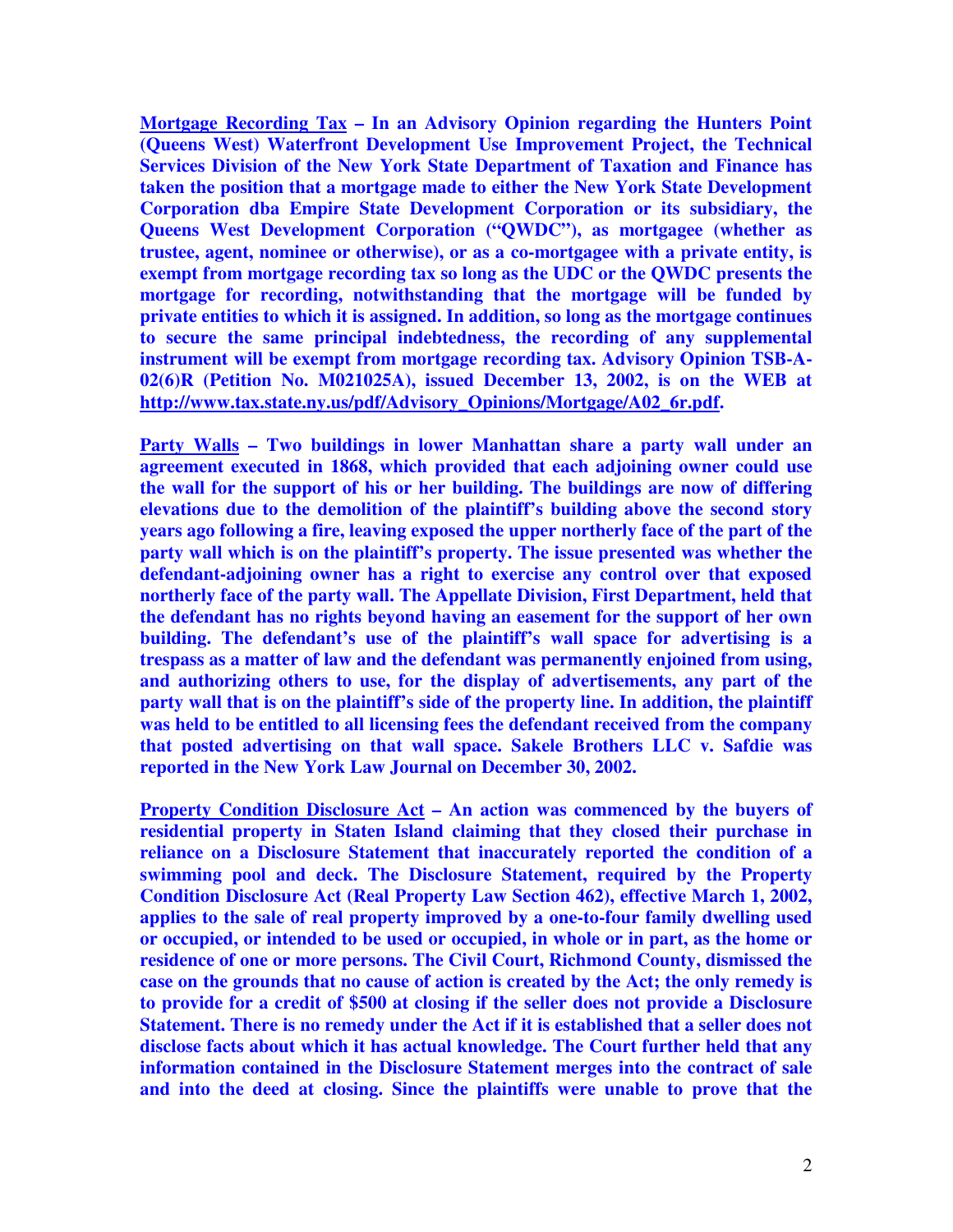**defendants had either actual or constructive knowledge of the property defects, they had also had no remedy at common law. Malach v. Chuang was reported in the New York Law Journal on January 10, 2003.** 

**Special Purpose Entities – The Financial Accounting Standards Board has issued Interpretation No. 46 in its Financial Accounting Series, which is titled "Consolidation of Variable Interest Entities". According to the Interpretation No. 46, it "clarifies the application of Accounting Research Bulletin No. 51,** *Consolidated Financial Statements***, to certain entities in which equity investors do not have the characteristics of a controlling financial interest or do not have sufficient equity at risk for the entity to finance its activities without additional subordinated financial support from other parties". It states, "(t)he objective of this Interpretation is not to restrict the use of variable interest entities but to improve financial reporting by enterprises involved with variable interest entities". Interpretation No. 46 applies to (i) variable interest entities created after January 31, 2003, (ii) to variable interest entities in which an enterprise obtains an interest after January 31, 2003, and (iii) in the first fiscal year or interim period after June 15, 2003 to variable interest entities in which an enterprise holds a variable interest that it acquired before February 1, 2003. For the text of Interpretation No. 46 click on FASB.** 

**Statute of Limitations (Extension Under Bankruptcy Code) - The Appellate Division, Second Department, reversing the decision of the Supreme Court, Nassau County, dismissed an action to foreclose a mortgage commenced in 2000 by a trustee in bankruptcy. Under the mortgage, the entire debt was to be paid by November 1, 1992. Under CPLR Section 213(4), this would have allowed mortgagee to start the action prior to November 1, 1998. Bankruptcy Code Section 108(a) provides that if the period within which the debtor could commence an action has not run before the filing of the bankruptcy petition the bankruptcy trustee's time to commence the action is extended until the latter of the expiration of the statute of limitations or "two years after the order for relief". However, the bankruptcy petition (the filing of which constitutes an order for relief under 11 USC Section 301) was filed in 1993. Zinker v. Makler, decided October 21, 2002, is reported at 748 N.Y.S. 2d 780.** 

**"Talkline-The Stoler Report" – The radio talk show hosted by First American Vice-President Michael Stoler is broadcast each Wednesday in January at 9PM on WSNR 620 AM. The topic on January 29 is "The Outlook for the Hospitality Industry in Metro New York for 2003". Joining Michael Stoler will be Patrick Denihan, Executive Managing Director & Principal, Manhattan East Suite Hotels, Henry Kallan, Principal, the Elysee, The Library, the Casablanca and the Girafee Hotels, Andrew H. Levy, Partner, Gibson, Dunn & Crutcher, and Marc S. Gordon, Partner, NorthStar Capital Investment Group. The program on February 5 will be on "Affordable Residential Housing in the City of New York", and the program on February 12 will be on "The Senior Real Estate Lenders Perspective on Financing and Structuring Large Real Estate Transactions". For further program information contact Michael Stoler at mstoler@firstam.com.**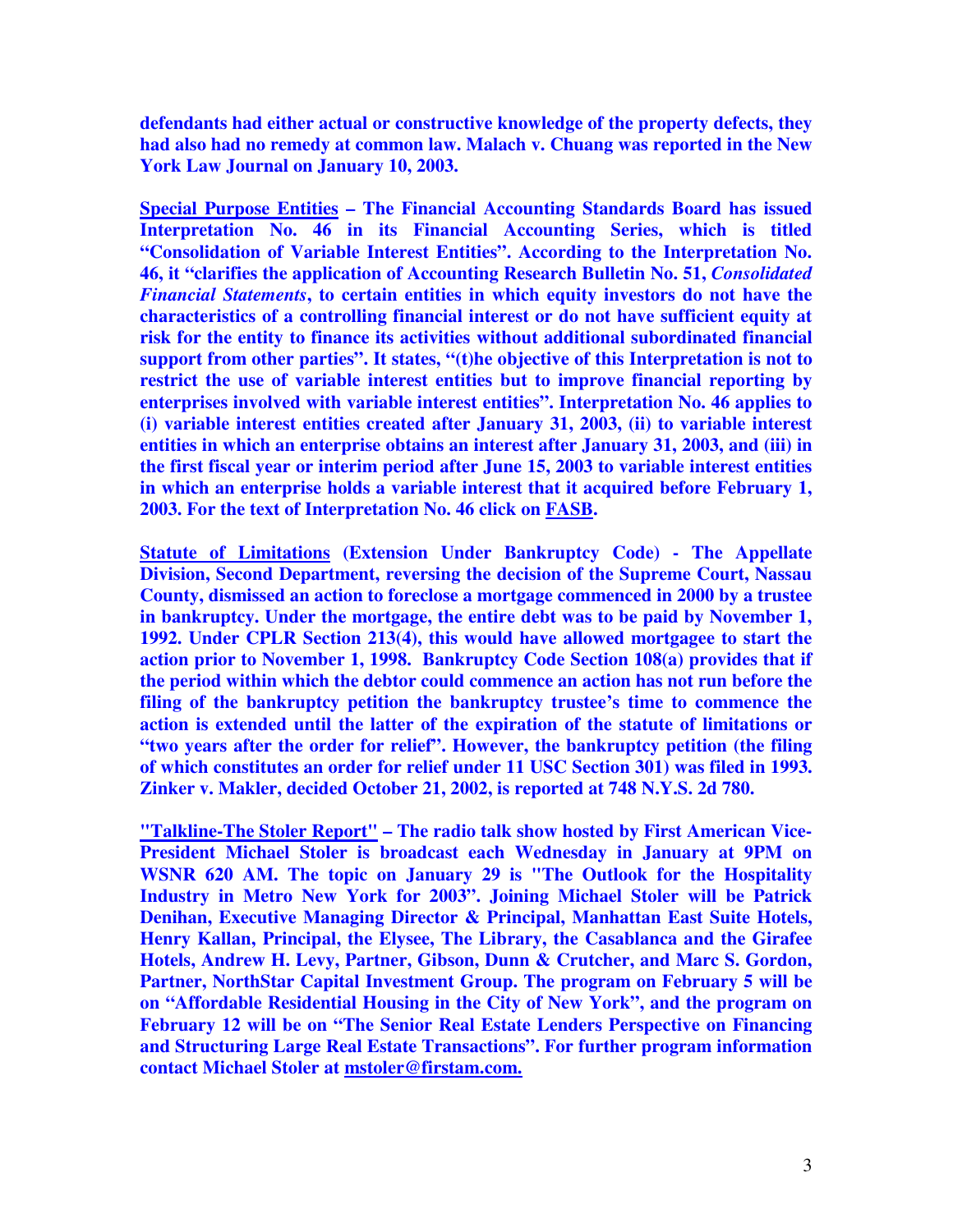**Tax Sales – Prior to the County of Suffolk having taken title to property by a tax deed but after the tax sale the holder of a mortgage filed a voluntary petition for relief under Chapter 7 of the Bankruptcy Code. The County subsequently conveyed the property to a bona fide purchaser (which transferred title to the defendant in this action). In an action to foreclose brought by the mortgagee's trustee in bankruptcy, the Supreme Court, Suffolk County, denying the defendant's motion for summary judgment, held that the transfer of title to the County violated the automatic stay and did not impair the lien of the mortgage. The mortgagee's right to redeem the tax lien was an asset of the Debtor's estate and was protected by the automatic stay under Bankruptcy Code Section 362(a). Zinker v. Town of Islip Housing Authority was reported in the New York Law Journal on December 11, 2002.** 

**Title Insurance – The Supreme Court, Westchester County, entered a judgment canceling and discharging of record a mortgage (the "First Mortgage"). The judgment was appealed and reversed by the Appellate Division, Second Department. In the interim, however, the owner of the mortgaged premises conveyed to the defendant who obtained a mortgage (the "Second Mortgage") from a different lender. A title insurer relying on the judgment insured the Second Mortgage as a first lien. In an action to foreclose the First Mortgage, the Supreme Court held that the First Mortgage had priority. The Appellate Division affirmed on the grounds that the First Mortgagee would have no effective remedy if it lost its lien priority. The Second Mortgagee has a remedy against its title insurer. The Appellate Division noted with approval that the First Mortgagee had moved in the Supreme Court for a court-ordered stay of enforcement of the judgment pending appeal but the motion was denied.** 

**The Court distinguished this case from the 1990 decision in Da Silva v. Musso (76 N.Y. 2d 436), in which the Court of Appeals held that the good faith of a purchaser who acquires property for value during the pendency of an appeal, where there is no stay of cancellation of the lis pendens, is not affected by the purchaser's actual knowledge of the appeal. According to this Court, the Court of Appeals in Da Silva considered whether there was an alternative remedy for the purchaser if the sale to it was overturned. Here, according to the Court, the first mortgagee would otherwise have no remedy, and the second mortgagee was protected by title insurance. Marcus Dairy, Inc. v. Jacene Realty Corp., decided October 7, 2002, is reported at 751 N.Y.S. 2d 237; 2002 N.Y. App. Div. LEXIS 9455.** 

**Truth in Lending Act (15 U.S.C. Section 1601 et seq.) – The United States District Court for the Southern District of New York, in Pechinski v. Astoria Federal Savings and Loan Association, considered whether a fee to assign a mortgage on the plaintiffs' residence, not included in the computation of the finance charge when the loan was made, violated the Act and implementing Regulation Z (collectively, the "TILA"). It held that a charge of \$2,479 imposed for the assignment (.875% of the**